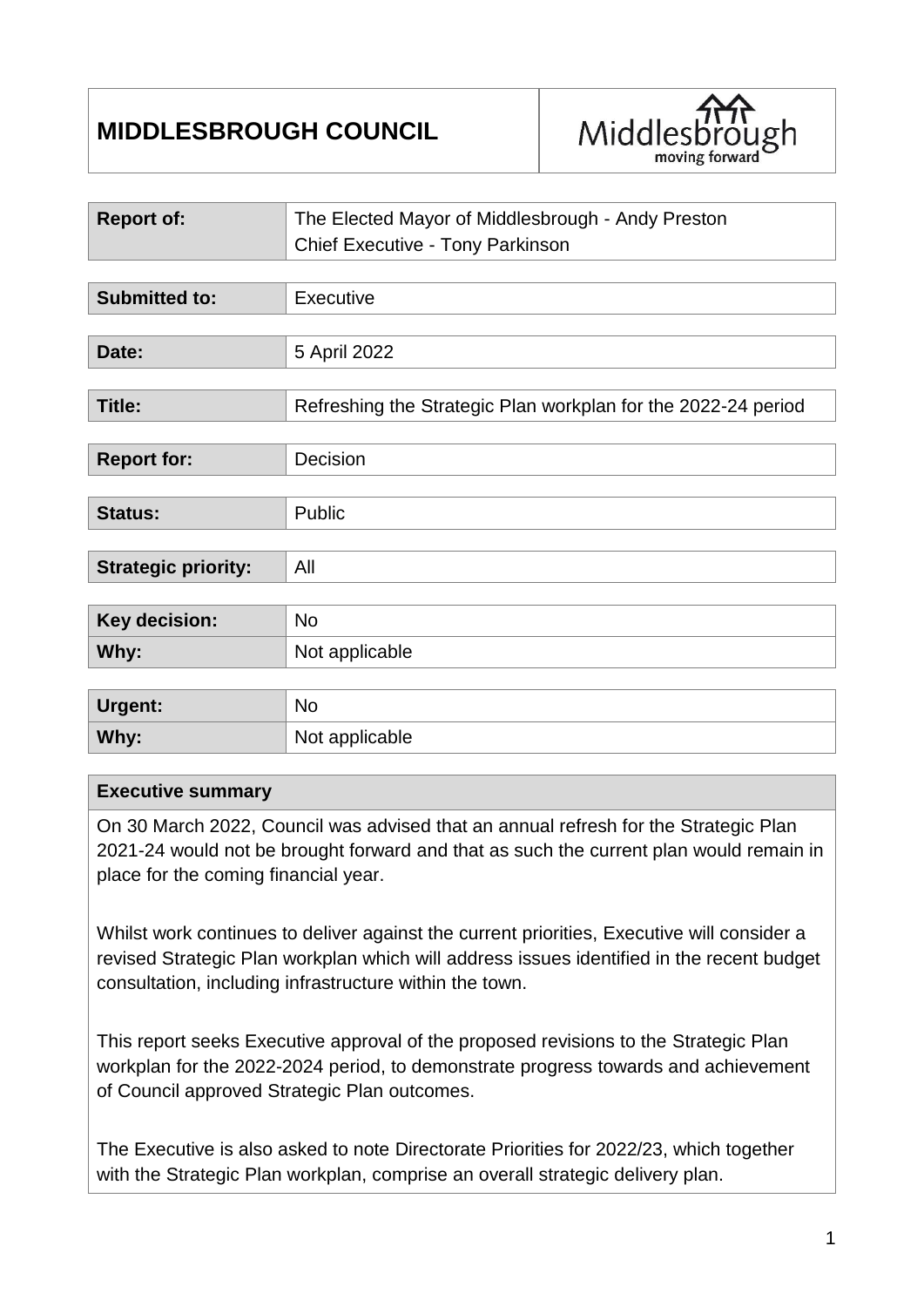# **Purpose**

- 1. The Strategic Plan is the Council's overarching business plan for the medium-term, and whilst it is typically refreshed on an annual basis and sets out the priorities of the Elected Mayor of Middlesbrough and other corporate priorities for the Council, its supporting workplan is the mechanism by which those priorities and associated outcomes will be delivered.
- 2. On 30 March 2022, Council was advised that an annual refresh for the Strategic Plan 2021-24 would not be brought forward and that as such the Strategic Plan would remain in place for the coming financial year, to ensure that the Council has sufficient time to consider implications of national and potential forthcoming local changes on its strategic direction.
- 3. Council was further advised that the Strategic Plan's supporting workplan would be refreshed to reflect and address issues identified in the recent budget consultation, including infrastructure within the town. This report seeks Executive approval for the refreshed Strategic Plan workplan for the 2022-24 period. Directorate Priorities for 2022/23, which in conjunction with the Strategic Plan workplan, provide a cohesive approach to the delivery of key priority activities across Council services, are provided for information.

# **Background and relevant information**

- 4. Full Council approved a Strategic Plan for the period 2021-24 on 24 February 2021, setting out nine strategic priorities for this period in the light of COVID-19 and other external factors, following consultation with local communities.
- 5. At its meeting of 11 May 2021, the Executive agreed an associated set of outcome measures linked to these priorities and a supporting workplan to deliver sustained improvement up to and beyond 2024. This is the first time such a document had been approved by the Executive, which under the Council's Scheme of Delegation has collective responsibility for corporate strategic performance, together with associated action.
- 6. In December 2021, *People at the Heart of Care*, the adult social care reform white paper, was published, setting out a 10-year vision for adult social care and providing information on funded proposals that the Government will implement in the mediumterm.
- 7. In February 2022, the long-awaited *Levelling Up the United Kingdom* white paper was published, setting out how the Government plans to spread opportunity more equally across the UK.
- 8. Both white papers will result in fundamental changes to the local government operating environment which need to be considered in detail by Leadership Management Team and then by members.
- 9. A Community Governance Review is now underway within Middlesbrough and elections for Council and for the Mayor of Middlesbrough will be held in May 2023. Both have the potential to change the strategic direction of the Council and how it operates locally.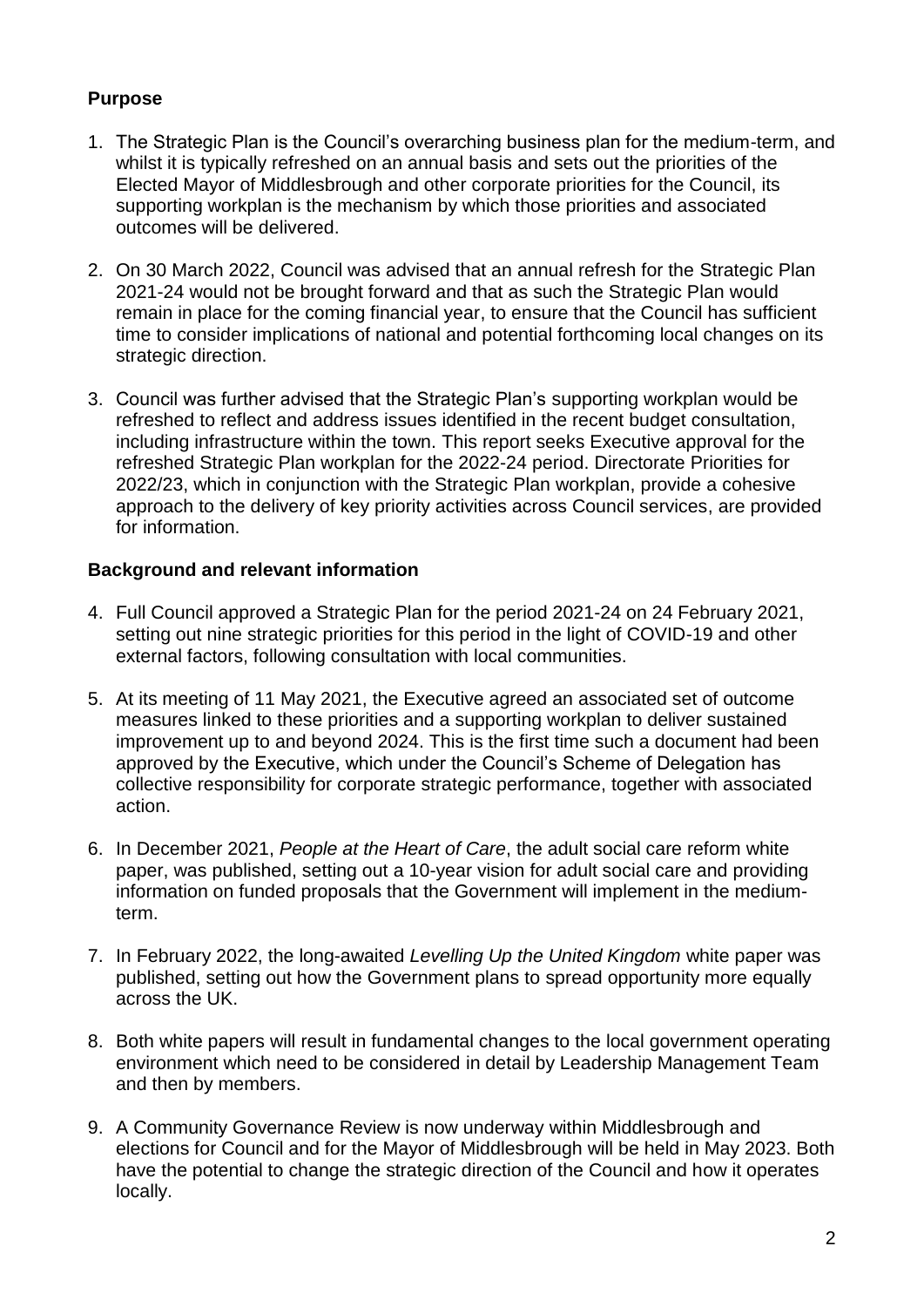- 10.Given the above factors, and considering the outcome of the recent public consultations, including the Let's Talk 2022/23 budget consultation, the Mayor and the Executive consider that the Strategic Plan remains fit-for-purpose at the present time and do not consider it necessary or prudent to propose significant changes to the plan for 2022/23, as noted at a meeting of full Council on 30 March 2022.
- 11.Strong progress has been made during 2021/22 in delivering the Strategic Plan Workplan, as set out in quarterly performance update reports to the Executive and Overview and Scrutiny Board; as such, the three interrelated corporate strategic aims of People, Place and Business, and the existing strategic priorities will remain in place for  $2022/23$ :
	- Children and young people
	- Vulnerability
	- Crime and anti-social behaviour
	- Climate change
	- COVID-19 recovery
- Physical environment
- Town centre
- Culture
- Quality of service
- 12.At the 30 March 2022 meeting of Council, it was noted that whilst work continues to deliver against the nine current Strategic Plan priorities, that Executive will consider a revised Strategic Plan workplan to address issues identified in the recent budget consultation, including infrastructure within the town.
- 13.Appendix 1 sets out the proposed revised Strategic Plan workplan 2022-24.
- 14.At the 23 February 2022 meeting of Council an amendment to the proposed budget was put forward, replacing paragraph 54 of the Revenue Budget, Council Tax, Medium Term Financial Plan, and Capital Strategy 2022/23 report. The amendment was in relation to a budget of £495k per annum provided for investment in services provided to residents, proposing and subsequently approving spend on the following priorities:
	- £160k per annum to create a tree maintenance squad in order to initially clear the backlog of works, and create an ongoing tree maintenance programme to reduce backlogs potentially re-occurring in the future
	- £90k per annum to enable the Council to offer a subsidised Pest Control service to residents. This would include the recruitment of two additional pest control operatives
	- £150k per annum towards expanding the current youth provision, targeting areas of the town where crime and anti-social behaviour are high
- 15.It was also agreed at the same meeting of Council, that the remaining £95k per annum would be allocated throughout 2022/23 as other priorities develop. An informal decision was later made by the Mayor and Deputy Mayor to allocate the remaining amount of £95k, as follows:
	- £40k to implement and extend locality working
	- £15k to make steps towards every child playing a musical instrument by extending to one other school or year group
	- £40k to increase enforcement against problem properties / streets / gardens in disrepair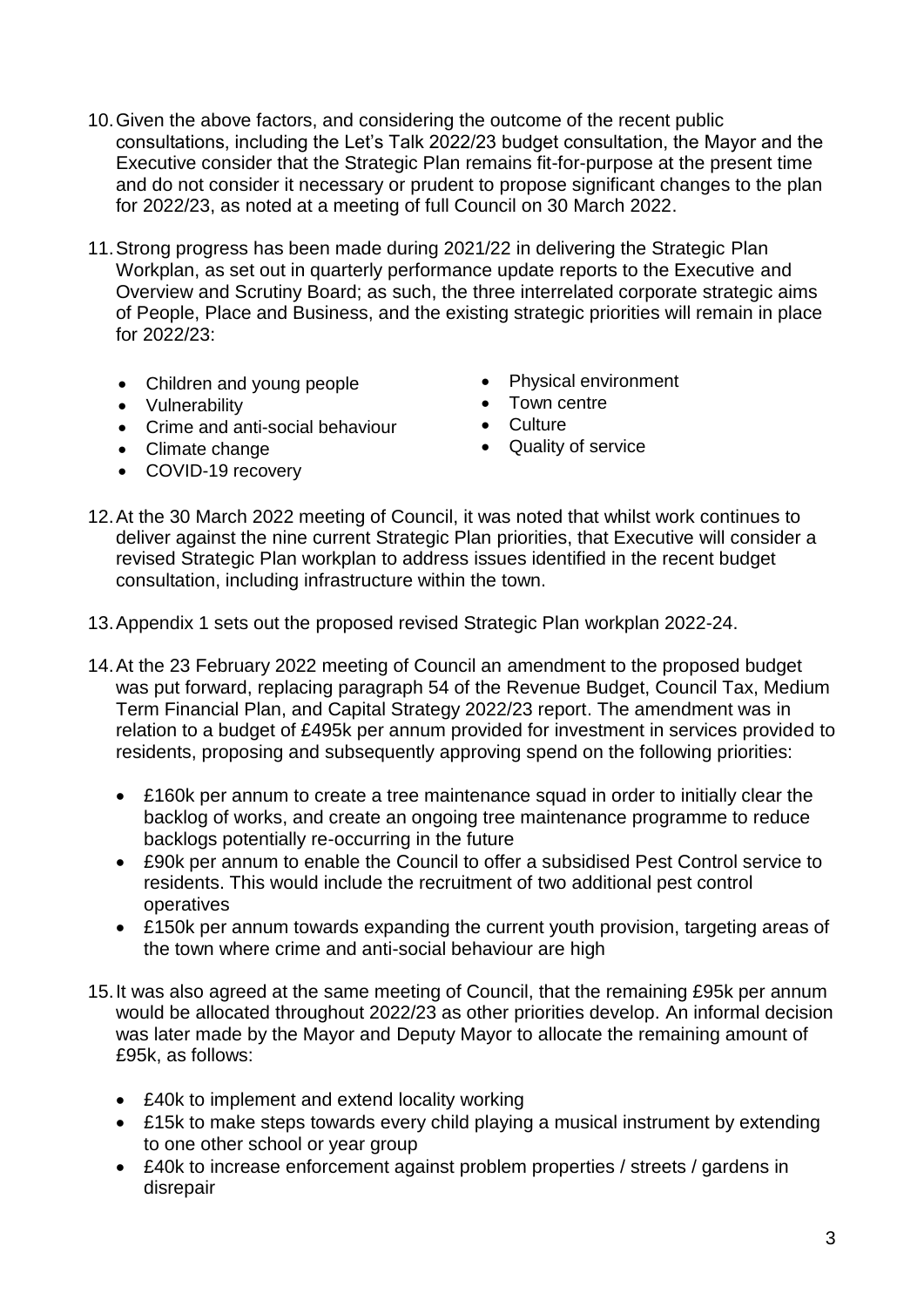- 16.Each of the above priorities are included within the workplan and will be subject to individual Executive reports, seeking approval on the approach to delivery and are factored in to the forward work programme.
- 17.Additionally, the Strategic Plan workplan includes several initiatives that may require reprioritisation of existing services / priorities, in order to deliver within the existing budget parameters. As such, individual Executive reports have been factored in to the forward work programme, to allow a decision to be made on the full understanding of any service delivery and / or financial implications.
- 18.As stated in The Local Code of Corporate Governance, clear and robust planning and control cycles for the Council's strategic and operational plans, priorities and targets and key performance indicators are well-established and demonstrate service and project performance.
- 19.Progress will continue to be monitored via detailed milestone plans, adhering to the corporate programme and project management framework, where applicable. Progress will continue to be reported to all senior managers and Members as part of the quarterly corporate performance results reports presented to Executive and Overview and Scrutiny Board.
- 20.In conjunction with the refresh of the Strategic Plan workplan for the 2022-24 period, Directorate Priorities have also been refreshed for the period 2022/23. This demonstrates a whole-Council approach to support delivery of the Council's strategic aims and priorities. As operational matters and for noting, Directorate Priorities for 2022-23 are detailed at Appendix 3.
- 21.As the Council's interrelated corporate strategic aims of People, Place and Business, and existing strategic priorities will remain in place for 2022/23 and therefore do not require a full Council decision, additional consultation with local communities and other stakeholders on these proposed revisions to strategic plan workplan, is not required.

# **What decision(s) are being recommended?**

That the Executive:

- Approves the proposed Strategic Plan workplan activities to assure achievement of the Council's strategic aims and priorities for the 2022-25 period.
- Agrees the delegation of approval for minor amendments to in-quarter timescales to the Chief Executive. Any significant variation to approach or deliverables, will be reported to and seek approval via the quarterly corporate performance results reports to Executive.
- Notes the Directorate Priorities for 2022/23, which together with the Strategic Plan workplan, comprise an overall strategic delivery plan.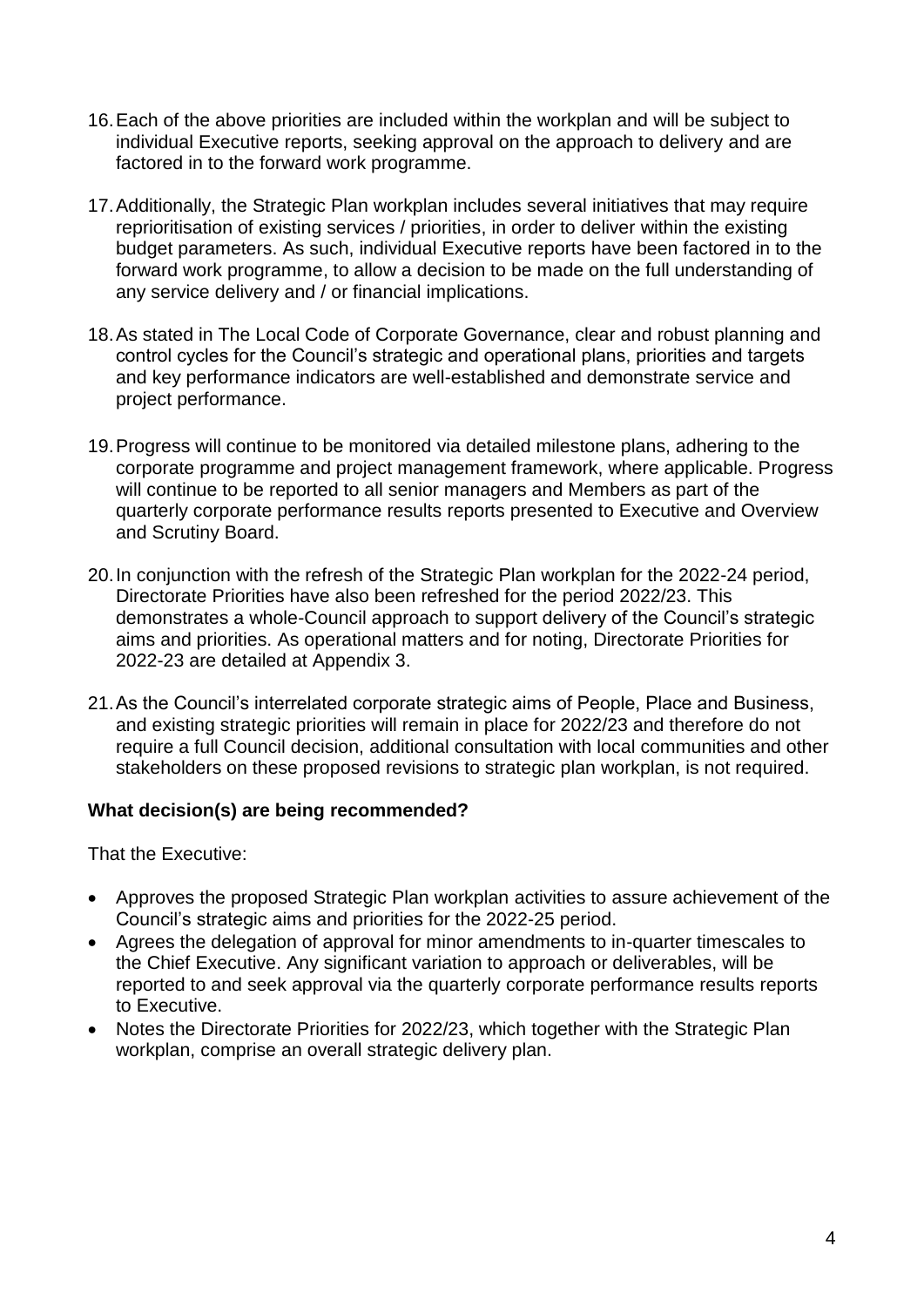#### **Rationale for the recommended decision(s)**

22.To provide the necessary detail to demonstrate robust delivery plans of the Council's strategic priorities and assurance of the associated governance.

#### **Other potential decision(s) and why these have not been recommended**

23.It is imperative that the Council effectively articulates and communicates an overarching plan which directs activity across Directorates towards the achievement of its strategic priorities. As such, no other options were considered.

#### **Impact(s) of the recommended decision(s)**

#### *Legal*

24.Implementation and delivery of the Strategic Plan workplan will enable the Council to operate within the resources available to it, and continue to meet its various statutory duties, including the overarching Duty of Best Value.

#### *Strategic priorities and risks*

- 25.The overarching Strategic Plan sets out a range of activity to address the key risks set out within the Council's Strategic Risk Register to ensure achievement of strategic priorities, which is reported to the Executive on a quarterly basis.
- 26.An impact assessment of the Strategic Plan was completed when it was adopted and is relevant to this decision. Appendix 2 sets out the impact assessment of this proposed work plan, it finds that there are no concerns the planned activity could have an adverse impact on individuals or groups as a result of holding one or more of the characteristics protected by the Equality Act 2010.

# *Human Rights, Equality and Data Protection*

- 27.Proposed changes to the Council's Strategic Plan workplan have been subject to a Level 1 screening equality impact assessment at Appendix 2. This identified that no negative differential impacts on diverse groups and communities within Middlesbrough is anticipated from proposed changes to the workplan.
- 28.It is proposed that the strategic priorities relating to vulnerability, crime and COVID-19 will become the Council's equality objectives for the period to 2024, in line with the requirements of the Equality Act 2010.

# *Financial*

29.The Council's annual revenue and capital budgets are developed having due regard to the Council's Strategic Plan. In outlining an achievable programme that delivers performance improvement within reduced resources, the Strategic Plan (and its supporting workplan) demonstrates how the Council will deliver value for money for the taxpayer in the medium-term.